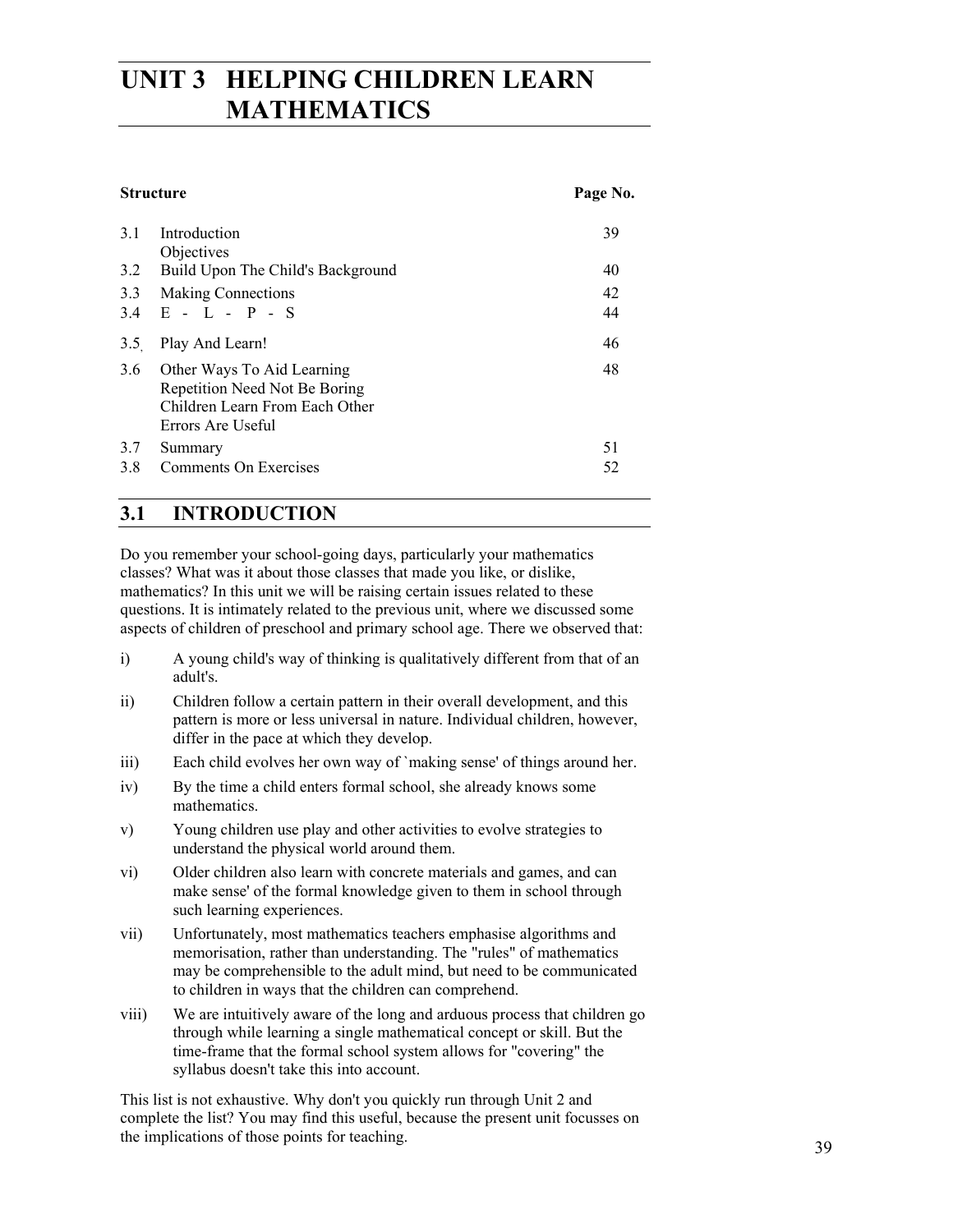In this unit, we have made an attempt to highlight some of the principles that need to be kept in mind while teaching mathematics to children of preschool and primary school. Doing this would help in creating a learning environment for a preschool or primary school child that is appropriate for her stage of development, her needs, her ways of thinking and learning, and her pace of learning.

We have also given some examples of the kind of activities or opportunities that can be given to children to help them develop mathematical thinking. Unfortunately, the examples of activities that we suggest are mostly from an urban situation. In fact, it is also difficult to think of examples common to all urban areas. We hope that you will adapt the activities to suit the needs of your learners.

Please go through the previous unit again, so that you find it easy to make the connections with the teaching points in this unit.

#### **Objectives**

After studying this unit; you should be able to

- explain why a teacher needs to know the level of development of hi; her learners;
- identify the ways in which you can help children develop their ability to think mathematically;
- explain the sequence of learning that would enable a child to acquire abstract mathematical concepts;
- list the principles you need to keep in mind while devising activities to teach specific mathematical concepts and skills effectively.

## **3.2 BUILD UPON THE CHILD'S BACKGROUND**

As you read in Unit 2, each child is unique. Individual children vary in age, level of cognition, background, etc. What implications does this have for a teacher? Doesn't e 'or she need to take these differences into account, as well as differences in taming styles? In the following exercise we ask you to consider this aspect of your learners.

El) What are the other differences between learners that a teacher needs to keep in mind, while teaching?

Let us see an example in which a teacher took the pupil's background into account to help him learn.

*Sumit, a fifth standard child in a rural school, was being introduced to the formal procedure of addition and subtraction. The teacher tried to gauge how much he knew, before-she taught him the formal method.* 

| <b>Teacher</b> | How much is 8 plus 11?             |
|----------------|------------------------------------|
| <b>Sumit</b>   | 19                                 |
| <b>Teacher</b> | How did you do it?                 |
| <b>Sumit</b>   | I rowed. I took 11 and added on 8. |

*Sumit had used the strategy of "counting on " from the larger number, and could even describe his method in words.* 

*Teacher What about 22 plus 19?* 



Fig.1: A teacher should be aware of the differences in the learners.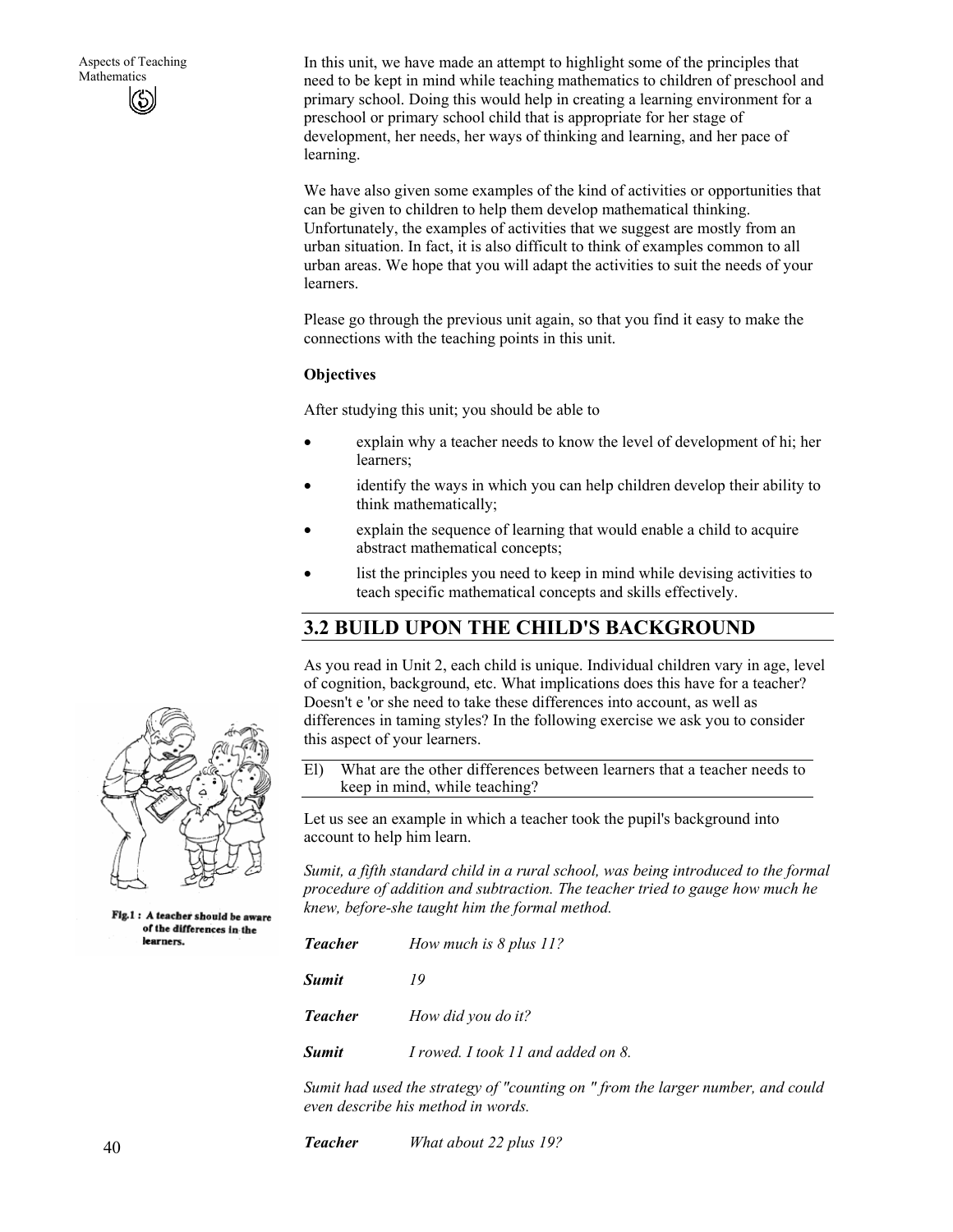*Teacher: Did you count from 22 by ones?* 

*Sumit : I took the 10 from 19 first, and that's 32, and then I took the 9, and that's 41.* 

*This time Sumit had used "regrouping" to facilitate his addition.* 

*Thereafter, he was given the written problem: His answer was*  18  $+5$ 41

*How did he get this answer? He added the 8 and 5 in the units column correctly to get 13, put 1 below them and "carried over" the 3. Then he added 3 to 1 in the tens column to get 4. Hence, his answer!* 

*He was quite convinced that his answer was right. The teacher decided to pose the question differently. She said, "If you had eighteen marbles and you got five more, how many would you have altogether?" Sumit counted on his fingers and said 23. Raven the teacher pointed out his written answer to him, he slowly agreed that it was wrong. Isn't it interesting that he was willing to accept his own intuitive method (the informal procedure) as right, rather than the formal written method?* 

In this example, Sumit demonstrates a well developed skill of using appropriate and efficient strategies to add numbers. However, he finds the formal manipulation of symbols difficult, perhaps due to various reasons. It could be that Sumit has yet to develop an understanding of `place value'. It could also be that Sumit does not find the given task of addition of numbers with the algorithm. meaningful. The moment the teacher posed the problem in a context and ' with reference to concrete objects (counting marbles), Sumit was able to understand it, and hence solve it

The example above clearly demonstrates that Sumit had evolved his own strategies of doing addition intuitively: `counting on' and `regrouping'. He was aware of patterns 41 in numbers, and hence was able to regroup to add some large numbers with ease. The example also shows how the teacher tried to assess Sumit's background, and use this knowledge to make the problem comprehensible to him in two ways:

- i) by giving it a relevant context, and
- ii) by concretising it for him.

Now, here's an exercise for you to see how important it is that a teacher should know the child's level and background.

E2) Ravi is a teacher of Class 4 in a municipal school in Delhi. When the new school year started, he opened the textbook and started teaching the children how to write 4-digit numbers. After copying part of the text on the board, he gave them several simple exercises, and left the room. Later, he was surprised to find that most of the children couldn't do the exercises. Why do you think such a situation arose?

What we have tried to say in this section is that when teaching a child a concept, it is important to identify the pre-requisites, and see if the child has attained them.

Let us now talk about some principles of teaching, specifically in the context of learning mathematics.

Place the problems in a relevant context.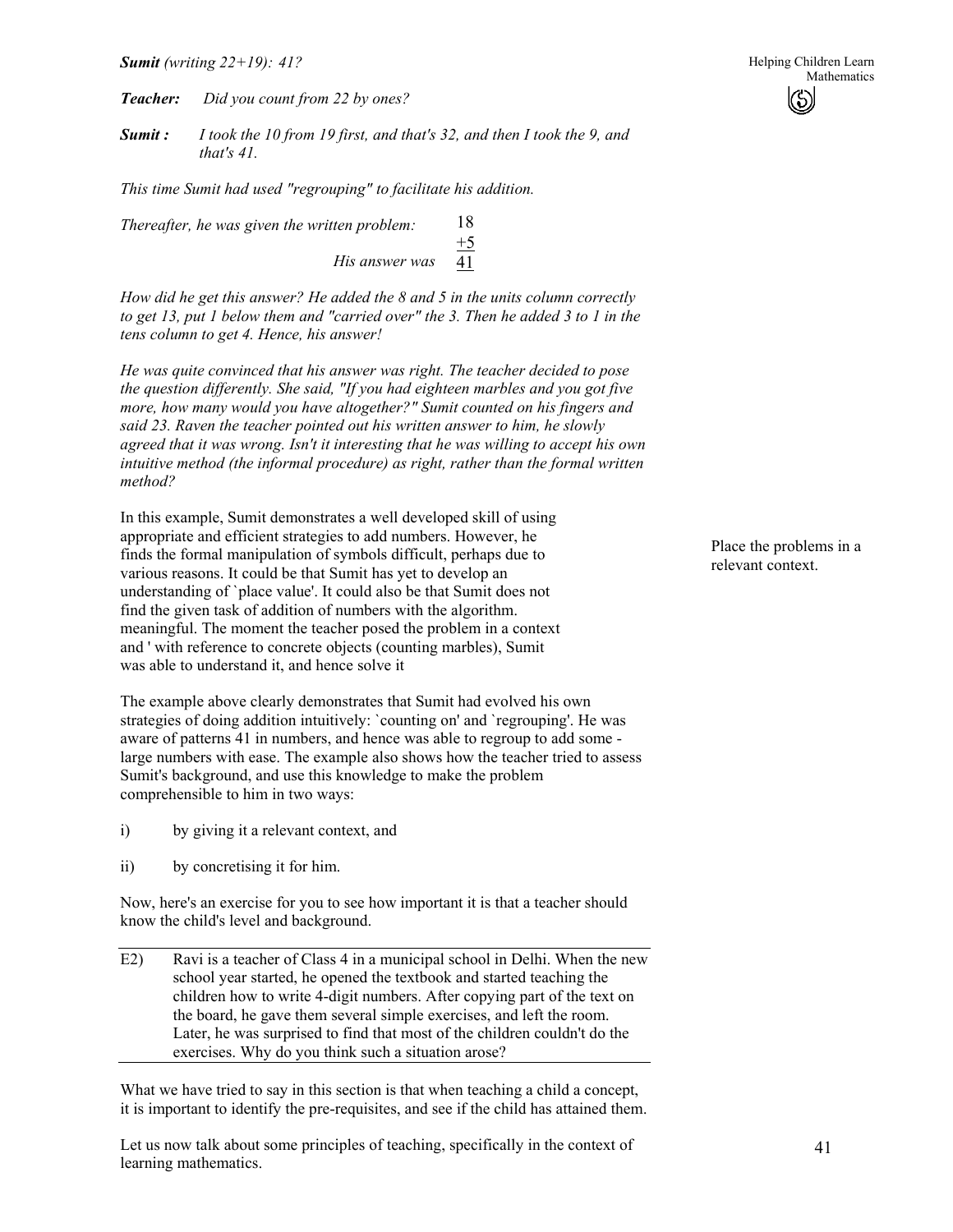Aspects of Teaching



Fig.2 : "Why does it have horns? Well! When you need to ...... That's why."

## 3.3 MAKING CONNECTIONS

In Unit I you have read about what the ability to think mathematically involves. In this section we shall discuss ways of developing this ability in children.

As you know, the emphasis of mathematical learning needs to be on the **process of finding the answer**, and not merely on getting the answer. Therefore, you as a teacher need to encourage children to observe, question, explore and move logically towards an answer. You need to encourage them to systematise their reasoning. How would you do this?

To start with, you can **encourage children to ask questions**. When children ask you "Why are some leaves green and some brown?", or "How come the moon moves along with us?", or "Where do people go when they die?", you need to answer to their satisfaction. However difficult or silly you may feel the questions are, consider them seriously and help the children to move logically towards an answer.

Another thing that helps is to pose open-ended questions to children, like "In how many different ways can you fold this paper into the shape of a square?". They can be given the opportunity to frame their own questions, as in guessing games that we have mentioned in Sec.3.5. Such opportunities help in making learning less rigid, and allow children's minds to unfold their potential. They would also help the children realise that **there can be several solutions to a problem**.

You could think of several types of activities for guiding and encouraging children to systematise their reasoning. For example, they could be asked to select criteria for sorting a set of objects, and helped to apply the criteria consistently. Or, they could make hypotheses on the different ways their schoolmates travel to school. Then they could collect record and analyse data to prove or disprove their hypotheses.

You can think of some more activities to help children explore and learn, while doing the following exercises.

| E3) | a) Choose a topic in measurement, and design two activities in your |
|-----|---------------------------------------------------------------------|
|     | context to help your pupils explore and learn the concept.          |

b) Try these activities out on a few children, and write down the ways in which they promote children's mathematical thinking.

A very important aspect of mathematical thinking is **the ability to recognise patterns and links.** How can you as a teacher foster this ability in a child? Let's see how Aditi's teacher did this.

*10-year-old Aditi was busy with problems of mental arithmetic. While calculating 2 x 74 she arrived at 432. She was asked to do it again, and again she said 432. The teacher realised that Aditi had calculated 72 x 6 rather than 76 x 2. She describes how she helped Aditi to arrive at the correct answer. She asked her the following questions in the given order:* 

What is 2 x 100? Aditi replied 200.

| $2 \times 90$ ? | 180                                        |  |
|-----------------|--------------------------------------------|--|
| $2 \times 80$ ? | 160                                        |  |
|                 | $2 \times 76$ ? (After a slight pause) 432 |  |
| $2 \times 70$ ? | 140                                        |  |
| $2 \times 80$ ? | 160                                        |  |
| $2 \times 76$ ? | 432                                        |  |
| $2 \times 100?$ | 200                                        |  |
| 2 x 200?        | 400                                        |  |
| $2 \times 76$ ? | 432                                        |  |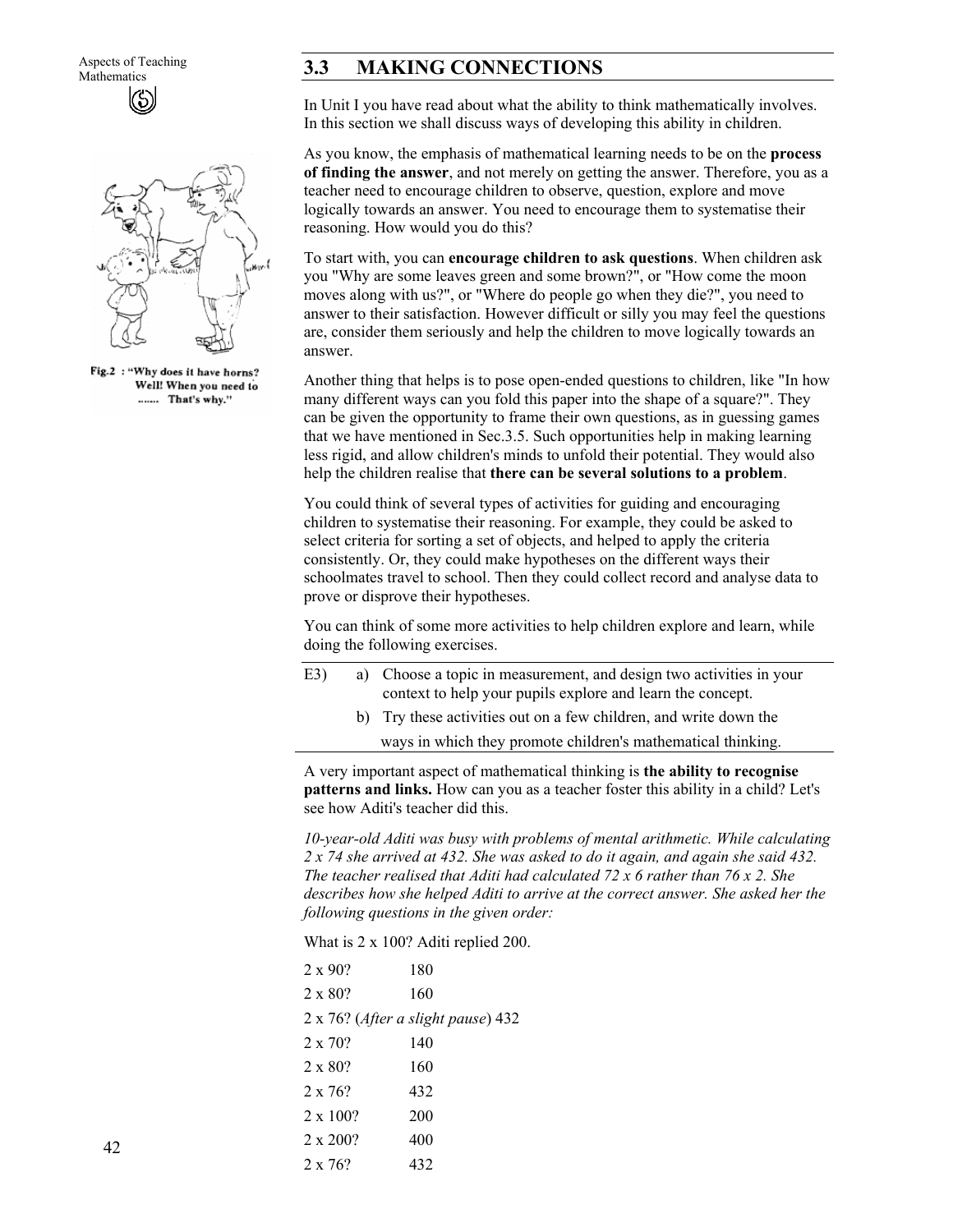Suddenly Aditi stopped, thought a bit and said, "Wait. I think something's wrong. Let me work it out. "She got her paper and pencil, and worked out that 2 x 76 equals 152, and felt very pleased with herself

What is striking about the situation above is what the teacher did not do.

- She did not give Aditi the correct answer immediately.
- She did not tell her that she had made a mistake.
- She did not call her a fool and try to hurt her ego.
- She did not threaten her.
- She did not get the class to snigger at her.

What the teacher **did do** was:

- She talked to Aditi.
- She thought about and realised why the error was being made.
- She thought of a method which, according to her, would help Aditi realise her error.
- She was patient and gave more than one opportunity to Aditi to help her realise that something was wrong with her way of solving the problem.
- She encouraged Aditi to observe, think, recognise patterns and make connections.

In short, the teacher was trying to create a meaningful learning environment.

Unfortunately, a lot of teachers do not do this. As-was discussed ,in Unit 2, most children are compelled to mechanically use the algorithms taught, rather than helped to understand the process.

Here's an opportunity for you to see how you would help a child to observe patterns.

E4) After a lot of effort, 8-year-old Hari worked out  $2 \times 88 = 176$ . When asked to say what 2 x 89 was, after a lot of hard work, he produced the answer 178. How would you help him to realise that there is a simpler way of getting to the answer?

Most children are like Hari. They have not been trained to observe, explore, recognise connections and generalise patterns that they find. For them 2 x 88 is as much a piece of information or `fact' to be retrieved, as 2 x 89 is. This is in spite of the fact that children perceive patterns in their environment and see links between things that they relate to. How can we correct this situation?

Much of mathematics teaching is actually about encouraging children to become more aware about the patterns they find, to articulate the rules and to use them in their thinking. So, to start with, let us consider some ways in which we can help children find patterns in mathematics. A good way is to provide them with exercises involving play with sequences of objects. When children place object after object in a sequence, they begin to learn to express and develop a sense of pattern, a sense of generality. Slowly, they can be shifted from games dealing with objects to games that involve sequences of pictures of objects that they are familiar with. Gradually, children will be able to find patterns in number as well. Once children begin to. identify, understand and create patterns, they can use them to do operations in arithmetic also.

**A word of caution!** It is not enough to just show children a pattern, as in multiplication, say, and then move on to another topic. Children need time to explore for themselves, and get a feel of what they are just finding out. Thus, while



Fig.3: Using concrete materia helps learning.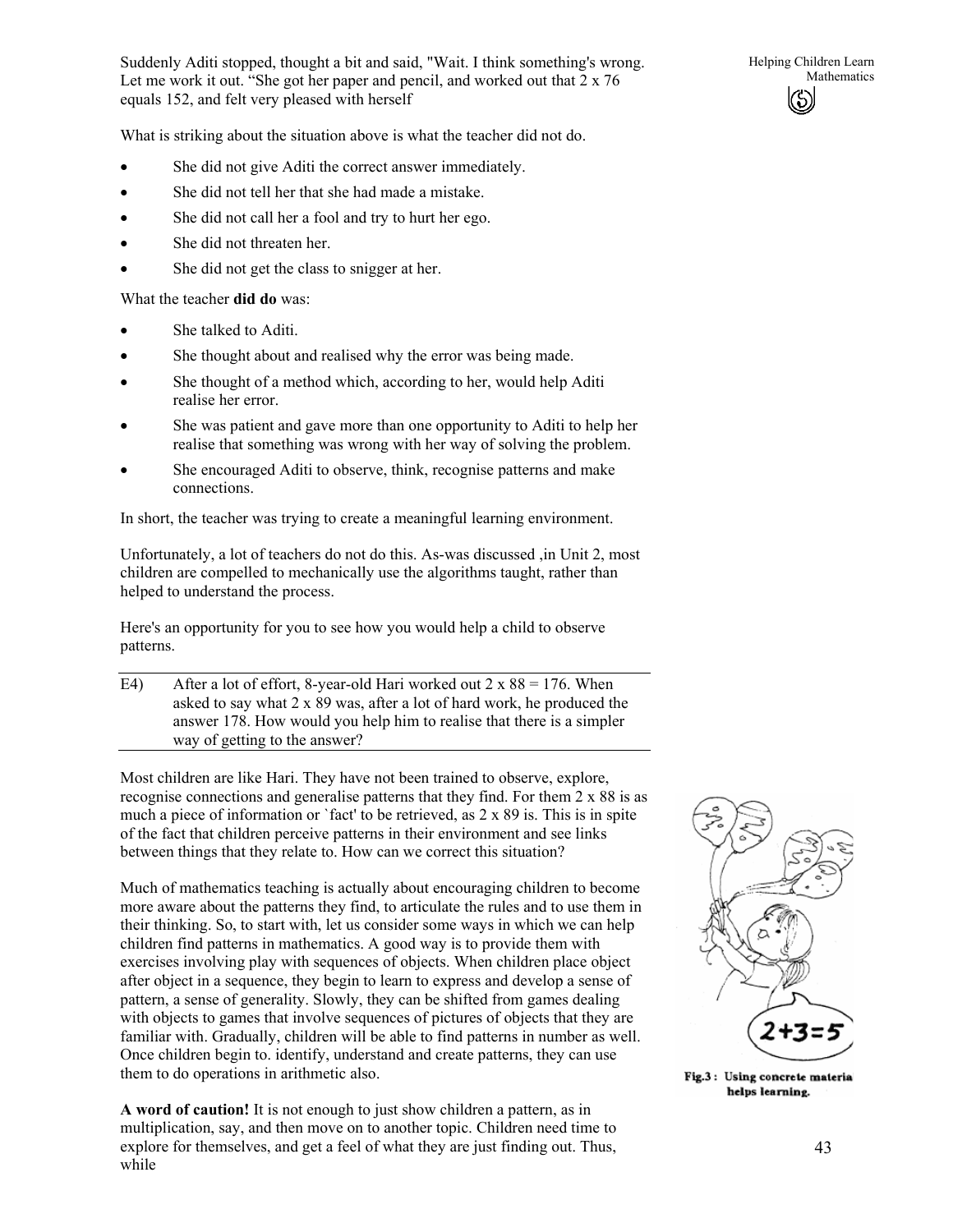doing the following exercise, you need to also think about how long the tasks will take.

E5) List some activities/tasks/exercises that you would give a class of 50 children to do to make them aware about patterns, and to articulate what the patterns are.

You must be wondering about why we haven't spoken about one of the essentials of mathematical thinking, that is, the ability to go from particular to general and vice versa. For a child to develop this ability, after a certain stage she needs to learn how to deal with formal mathematics. What are the processes she needs to go through to become comfortable with symbols and abstract concepts? We discuss this in the following section.

| -<br>ັ |  |  |  |  |  |  |  |  |  |
|--------|--|--|--|--|--|--|--|--|--|
|--------|--|--|--|--|--|--|--|--|--|

Has the title of this section stumped you? Children, similarly, don't understand new symbols that are thrust upon them without giving them an adequate grounding. You need to-offer a child carefully sequenced learning experiences in mathematics to build up understanding. Mathematics, like any other learning, is a continuous process. Children need to move from concrete experiences to visual, symbolic and abstract activities. This sequence is characterised by

- (**E**) **experience** with physical objects (e.g., stones, sticks, or any easily available objects)
- (**L**) using spoken **language** to describe the experience (e.g., by using word/story problems, games);
- (**P**) representing this experience through **pictures** (e.g., represent quantity through pictures);
- (**S**) generalising the experience through written **symbols** (e.g., numerals).

Let us trace this sequence in the context of a child learning the concept of 'half', assuming that she is familiar with whole numbers.

- (**E**) She divides her sandwich/chapati, or pieces of coloured paper, or other such objects into two halves. Later, she divides, say 6 objects, into two sets.
- (**L**) She starts associating the word `half' with the quantity. You can devise games to get her acquainted with the names of various fractions.
- (**P**) You can show her various pictures, as in Fig.4,



and ask her to say in which figures the line divides the figure in half, There can be several variations (see Block 4).

(**S**) Later, she learns the written symbol for representing `half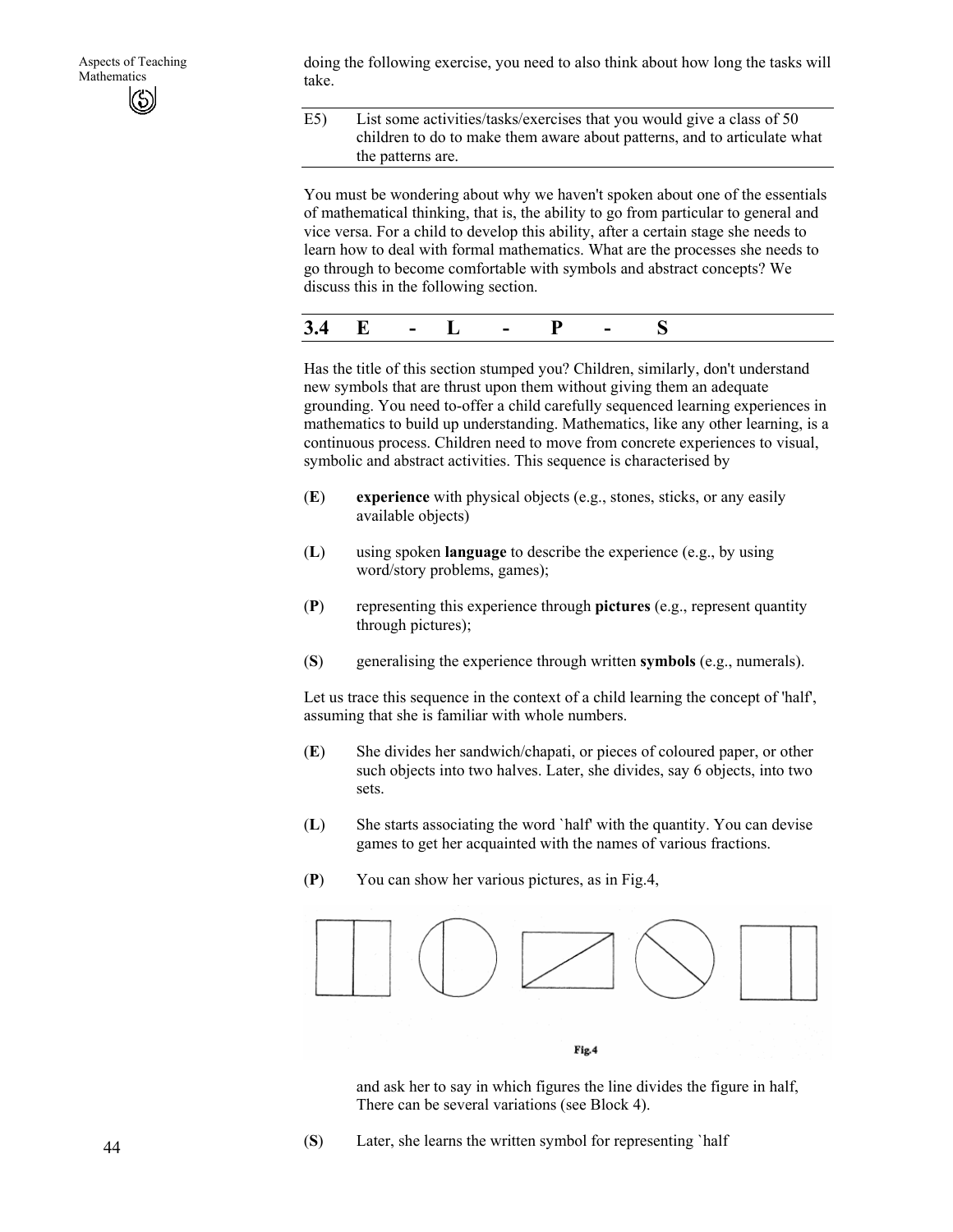$\text{E6)}$  Do you agree with the necessity of the sequencing E - L - P - S for<br>helping Children Learn<br>Mathematics learning? If not, then what do you suggest as an alternative path for understanding and internalising mathematical concepts?

In Unit 2 you read that primary school children are at the concrete operational stage of development. To help your learner proceed to the next stage, you would need to emphasise the links between the concrete and the formal.

You may feel that once a child has understood a particular abstract concept or process, henceforth she does not need concrete learning experiences to grasp other concepts or processes. But this is not true. Even after becoming capable of doing mental and formal arithmetic successfully, children may need to check their understanding of concepts, operations, problems, etc., by using actual objects. This spiral nature of their development is characteristic of mathematics learning.

For example, children need to understand `place value', first when double digit numbers are introduced. For this, they would need a lot of concrete experiences of grouping, and so on (see Unit 6). This would help them to slowly progress towards an understanding of `tens' and `ones'. After this they would be ready to learn how to formally multiply and divide small numbers. And then, they would again need to be exposed to a variety of concrete learning situations for developing an understanding of `place value' in the context of larger numbers.

This way of dealing with the concept in the context of smaller numbers first, and then with larger numbers, also gives children a chance of developing a better understanding of the concept. For example, consider a child who is grappling with a new concept like commutativity of addition. To start with she only needs to see how the property works in the context of small numbers, which she is already familiar with. At this stage she can do without the extra burden of handling large numbers, which she is not comfortable with.

You can think of many more examples of what we have just discussed while doing the following exercises. .

- E7) Can you give some more examples of the spiral development of the mathematics curriculum?
- E8) A Class 3 child was asked to add  $1/4 + 1/5$ . She wrote 2/9. Why do you feel this happened? How would you help her to sort out the error?

One way of helping the learner in E8 would be through word problems that are set in a context that the child relates to. For example, if you are trying to teach a preschooler the meaning of "two", a good way would be to give her problems such as "give me two pencils". By dealing with such problems the child practises and gradually internalises the meaning of "two". Similarly, while doing word problems such as "You had five pencils, I gave you twelve more, how many pencils will you have altogether?", the child constructs the notion of addition.

'Unfortunately, word problems or story problems are usually taught at the end of Class I. This is probably because many of us wrongly believe that word problems are a means of practising the algorithm. The adult logic decides that formal symbols should be dealt with first. Do you agree?

E9) When do you think you should introduce word problems-before children master the formal algorithm, or after? What are your reasons for your choice?



The concrete mode to be linked to the formal mode

Mathematics learning **is not linear**

Text books and syllabi are designed according to adult logic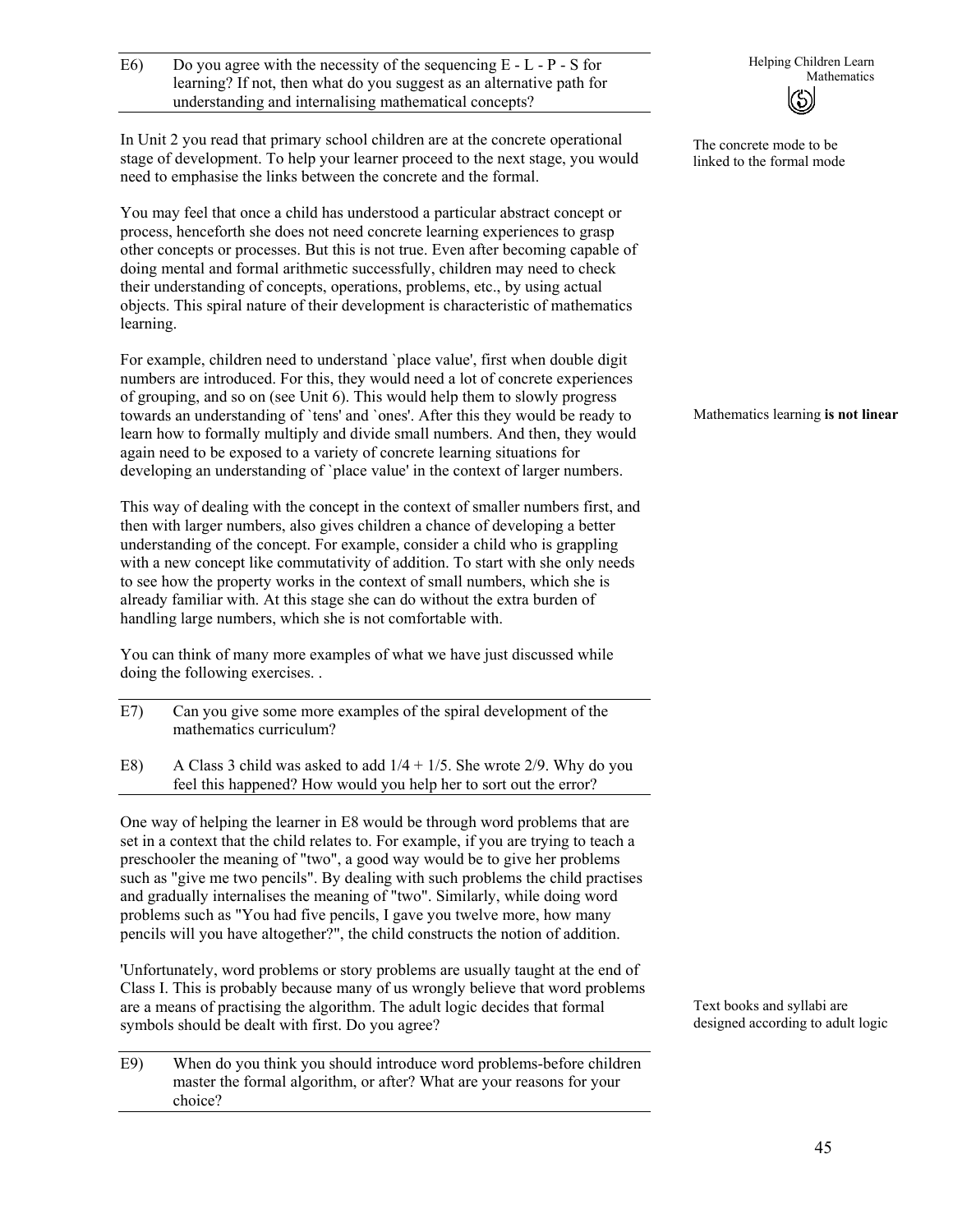In any case, no textbook can start from where the individual child is. If teachers wish to lay a solid foundation for mathematical thinking and abilities, it is important that they use teaching material other than the textbook for preschool and primary.school children. In fact, it may be better to use a workbook instead of a textbook to supplement an activity based curriculum, especially for the younger children.

In this section, and earlier, we have been repeatedly suggesting that a child needs to be presented with a sequence of learning experiences to help her move from concrete experiences to understanding a concept at the abstract level. The sequence has to be understood as a broad and flexible sequence. And, at each stage of the sequence, you need to know at what stage of understanding the child has reached. Only then must you go further, building on that understanding.

Throughout, we have also been stressing the need for making mathematics learning enjoyable. Let us now consider one way of doing this.

# **3.5 PLAY AND LEARN!**

Children can learn many basic mathematical concepts through games. They enjoy Mathematical concepts can be playing within familiar contexts. Their games also generate a good deal of communicated through games. mathematical activity in a spontaneous and enjoyable way. New ideas and concepts can be introduced through games and situations which young children find familiar, enjoyable and non-threatening. This is also true for older (primary stage) children.

When young children divide things amongst themselves, they are matching oneto-one. When they play with blocks, they are experimenting with different shapes. When they sing about "five little monkeys", they are learning number names.

Children also enjoy word games. They are usually good at detecting verbal patterns. Since pattern recognition lies at the heart of mathematical thinking, children are really doing mathematics at the same time as developing their language skills.

You could devise several games to teach any mathematical concept. These games can be played with the whole class, or in smaller groups. The games could also be so designed that-the children learn the related mathematical language as well.

Here are a few examples of some team games. The teams can be small (1-3 children) or big (15-20 children). We start with some games for small children.

a) One team places a number of stones in front of itself. The other team has to: 1st game - place as many stones, or

2nd game count and say how many they are, or

3rd game - add as many stones as necessary to make 14 stones, say, or 4th game - take away some stones to leave 3, etc.

As the game progresses you could get them to learn the number names, too.

b) One team throws two dice (with dots or with numerals on them) and picks up, from the collection of stones in the centre, as many stones as the sum (or difference, or product) of the numbers shown on the dice. The other team does the same. After two turns whoever has more stones wins.

Again, they could get used to the language like `six plus two equals eight'.

c) With stones, twigs, dice, cards or beads you can design games to teach 'place value'. With 10 stones (for base 10) being equivalent to one card or one bead, exchanges can be made and records can be kept. Once they are able to grasp the notion of tens and ones in concrete forms, they can be exposed to games using numerals.

Mathematical concepts can be communicated through games



Fig.5: Ring'a ring'a roses.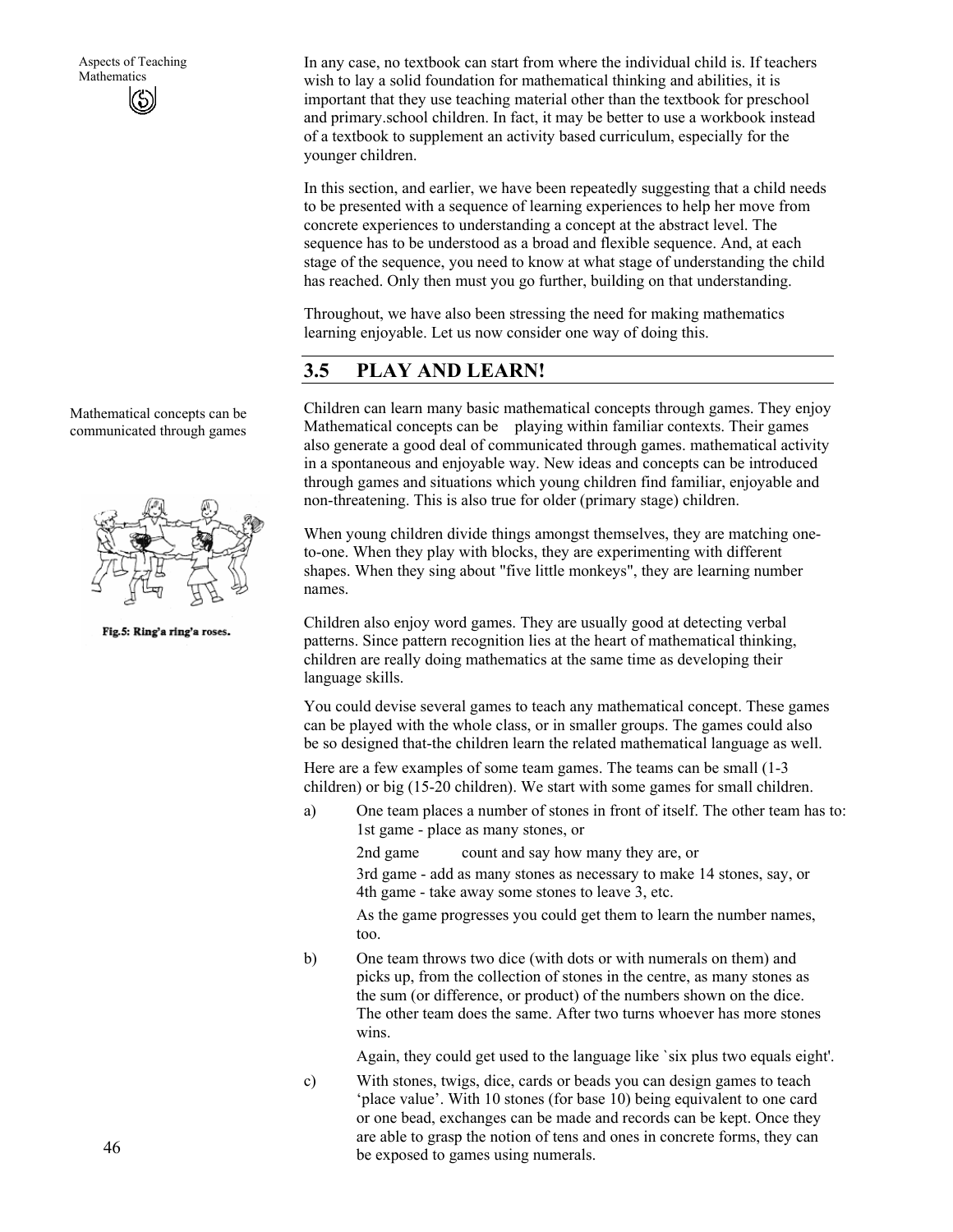For example, you could take two sets of ten cards each, numbered from zero to nine, to be used by two groups. The children shuffle the cards and place them face down on the table. Then they take turns to select one card at a time and place it on the board, in the column marked `units' or `tens'. The aim is to make the largest possible number, and once a card is placed, it cannot be removed. As they play, they loudly say the number they are making. For example, if the first group turns over 3, and places it under `tens', they should say `thirty', and so on.

This game can also be played with two dice, instead of cards.

You can think of several more games, while doing the following exercise.

- E10) Write down a game each to teach children
	- i) multiplication,
	- ii) what a circle is,
	- iii) estimation skills.

Also say what you expect the child to know before you try to teach them these concepts.

You can also create a variety of guessing games like the following. They give children ample opportunity to develop their mathematical thinking and language.

- a) One group can think of a number and whisper it to the teacher. The other groups have to guess the number. A clue is provided to enable them to guess, such as: This number is a prime number between five and nine.', or `This is the number of sides of a cube.' or `This is 2/5th of 90% of the girls in this class.' The questions would depend, of course, on the level of the children, because children are setting them.
- b) In another game, an assortment of familiar objects are placed before the class. One group or child (as you may wish to conduct the game) is asked to choose an item and whisper its name to the teacher. The other children/groups take turns to guess which object was chosen, based on clues which refer to the size, shape or position of the object in relation to the others. For example, it is taller, it is heavier, it is in front, it is not round in shape, and so on.
- c) You can think of guessing games in which the guessers are allowed to ask only a limited number of questions, the answers to which must only be `yes' or `no'. Such games give children the opportunity to shift from asking specific questions (Is it a door? a book?) to more general questions (Can you sit on it? Is it as big as me? Are there more than one in the room?). This helps cut down the number of questions needed to reach the answer. For example, suppose the object chosen is a number from 1 to 100. At first, children may ask if it is a particular number, like 4 or 26. After a while, they learn to ask questions like : Is it bigger than 4?, Is it even?, etc. Others will soon pick up this strategy. Or, if the object chosen is, say, a cylindrical container. Then questions will lead to the use of mathematical terms such as - is it **curved**? Is it **symmetrical** about a line? Does it have 4 angles?

Such games enable children to develop mathematical thinking, by developing their skills of **generalising**, **particularising**, **estimating and recognising patterns.** All these, in effect, add to their power of mathematical thinking and reasoning.

And what about the use of sports activities, group dancing, etc., for fostering the mathematical growth of a child? Why don't you think of such examples now?

Helping Children Learn Mathematics ග

Games can be used for developing many related skills of mathematical thinking.

Formulating better question is part of developing mathematical thinking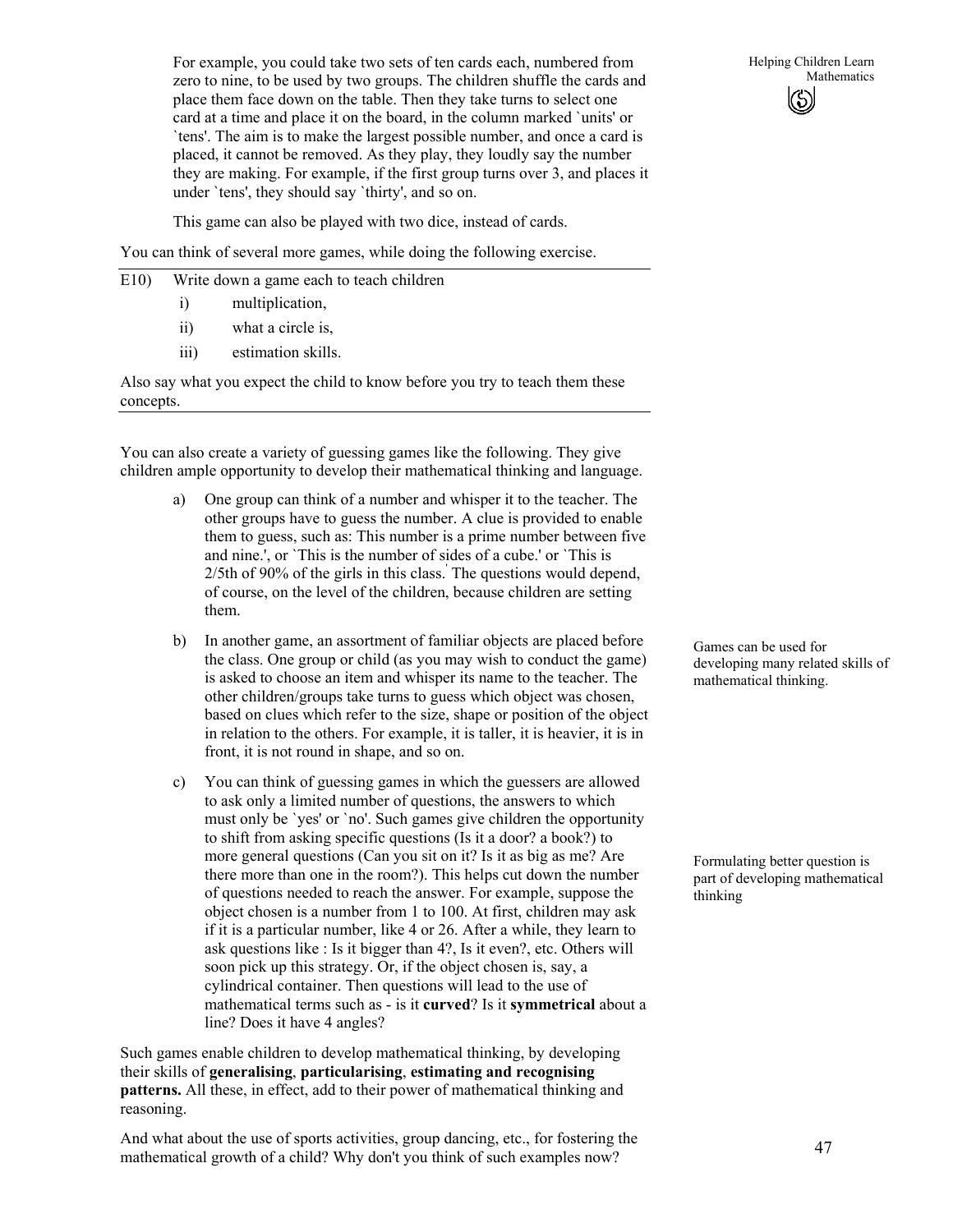El1) Create a. guessing game for children of Class 2, to familiarise them with the concept of a time interval



Aspects of Teaching

Fig.6: Children can learn mathematical skills from Origami.

E12) How could you use group dancing to teach concepts of geometry?

There are many other enjoyable activities that can be utilised for familiarising children with various geometrical ideas. For example, children can learn about symmetry by creating symmetrical "rangoli" patterns on paper. They can be introduced through origami, the art of paper folding, to various two and threedimensional shapes. While demonstrating, the teacher can emphasise the terms used at each step, such as `now fold the paper in half ,' Next, make it into a square by folding', `When you fold this end like this (demonstrate), it becomes a triangle'. Tangrams can also be used for the same purpose.



So far we have stressed the importance of going from concrete to abstract, spending a lot of time on the concrete mode and using enjoyable activities for teaching mathematics. This is not all that goes into building a learning environment. In the next section we will discuss some more aspects.

## **3.6 OTHER WAYS TO AID LEARNING**

In this section we shall pay particular attention to the need for repetition, learning from other children, and utilising errors for learning.

#### **3.6.1 Repetition Need Not Be Boring**

From an early age on, children engage in and learn from repetitive behaviour, such as dropping and picking up things, opening and closing boxes and tins, repeating the same words, playing `peek-a-boo' repeatedly, urging adults to repeat the same stories, and so on. Would you call any of these activities rote learning? Thus,

repetition need not be rote learning

Repetition can be imaginative. It can involve the children in enjoyable activities, which could even be initiated by the children themselves. In these repetitions the participating children observe and experience something new and different each time.

Rote learning, on the other hand, does not allow for variety because it is not the process which is being repeated, but the `information' which is being repeated mechanically (for example, memorising multiplication tables mechanically).

Repetition, and not rote learning, helps children learn.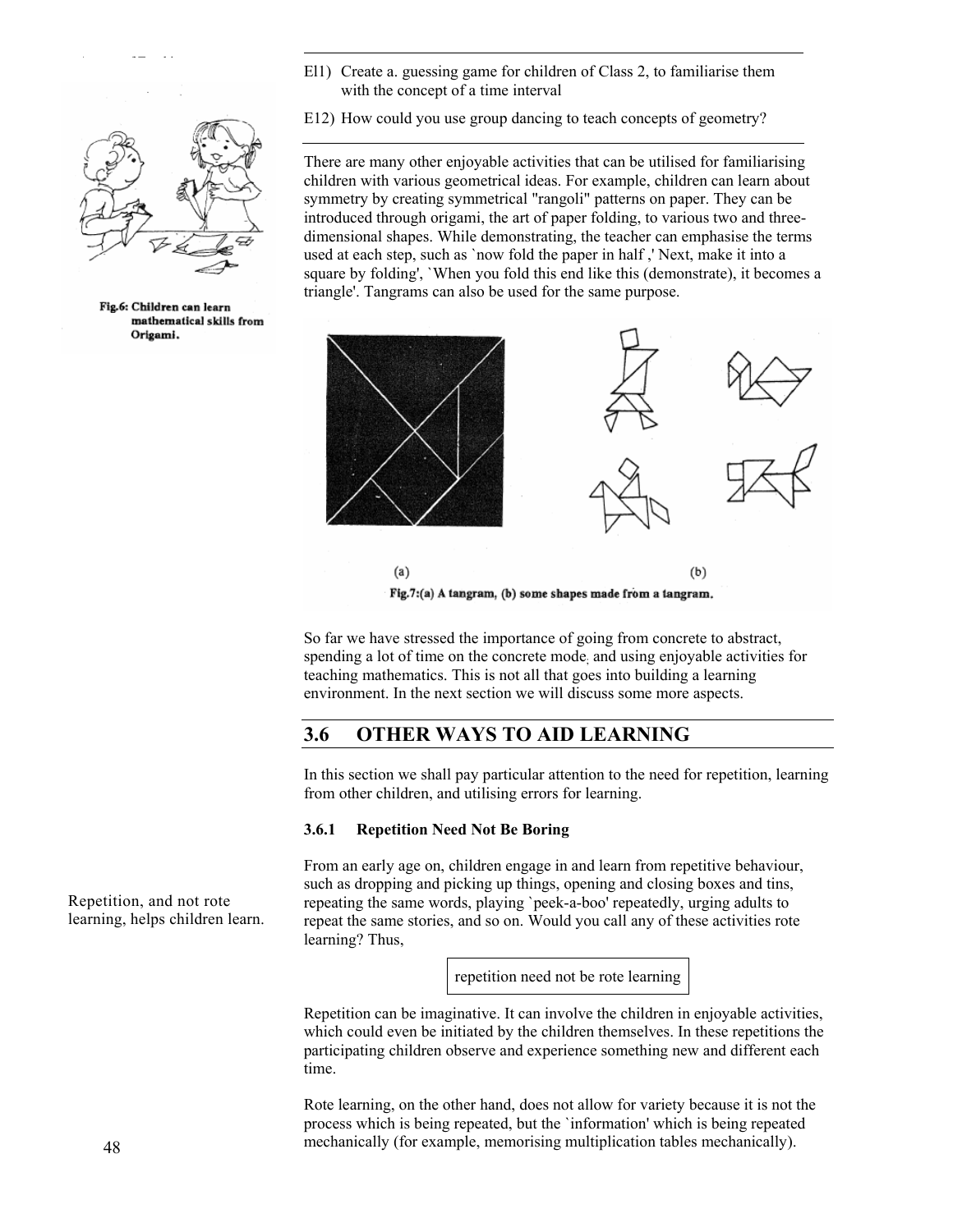If you look around you, you will notice that repetition happens with natural variety in a child's living environment. But it has to be consciously created in a formal learning environment, with enough variety to sustain the interest of children. How would you meet this challenge? Maybe, the following example can give us some ideas.

Children often consider multiplication tables to be the bane of their existence. Is it really necessary to go on and on mechanically repeating them? And does this memorising by rote help a child understand what the tables mean? Is it not true that learning by rote usually stays at the superficial level of repeating tables in a given order? The fluency of using them is absent, which you can observe if you ask them to find the multiples in a different order.

Instead of memorisation, isn't it better to help the child to see the underlying pattern? You could think of several activities to enable children to establish the notion of multiplication and recognise patterns in the multiplication tables. For example, children can he asked to identify groups of 2, 4 or 5 apples each, and then answer simple questions\ like `How many groups of '4 apples each are there?' and `How many apples in all is that?'. And this can be done with a variety of objects.

You can think of some more activities of this kind, while doing the following exercise.

| E13) | What kinds of classroom activities can you think of for helping children |
|------|--------------------------------------------------------------------------|
|      | to make groups of 5 and 10?                                              |

Once they have enough practice with such activities, children can be helped to record what they are doing in mathematical terms. For example, they could write four groups of two apples each as  $4 \times 2 = 8$ . This could be represented pictorially as well.

Now the children will be in a position to enjoy discovering patterns in multiplication tables. You could ask them to fill up a 10 x 10 grid, like the one below. To fill in each square the child will have to put the product of the number of the row it is in and the number of the column it is in.

| $\mathbf X$      | $\mathbf{1}$ | $\sqrt{2}$ | $\mathfrak{Z}$ | $\overline{4}$ | $\sqrt{5}$ | $\sqrt{6}$ | $\boldsymbol{7}$ | $\,8\,$ | $\mathfrak{g}$ | $10\,$ |
|------------------|--------------|------------|----------------|----------------|------------|------------|------------------|---------|----------------|--------|
| $\,1\,$          |              |            |                |                |            |            |                  |         |                |        |
| $\sqrt{2}$       |              |            |                |                |            |            |                  |         |                |        |
| $\mathfrak{Z}$   |              |            |                |                |            |            |                  |         |                |        |
| $\overline{4}$   |              |            |                |                |            | $24\,$     |                  |         |                |        |
| $\sqrt{5}$       |              |            |                |                |            |            |                  |         |                |        |
| $\sqrt{6}$       |              |            |                |                |            |            |                  |         |                |        |
| $\boldsymbol{7}$ |              |            |                |                |            |            |                  |         |                |        |
| $8\,$            |              |            |                |                |            |            |                  |         |                |        |
| $\mathbf{9}$     |              |            |                |                |            |            |                  |         |                |        |
| $10\,$           |              |            |                |                |            |            |                  |         |                |        |

This kind of an activity could be done over a period of time. Children could be given as much time as they need or as much time as they retain interest in the activity. Let them talk to each other and discover patterns for themselves.

We have discussed activities to help children understand multiplication, in Block 3.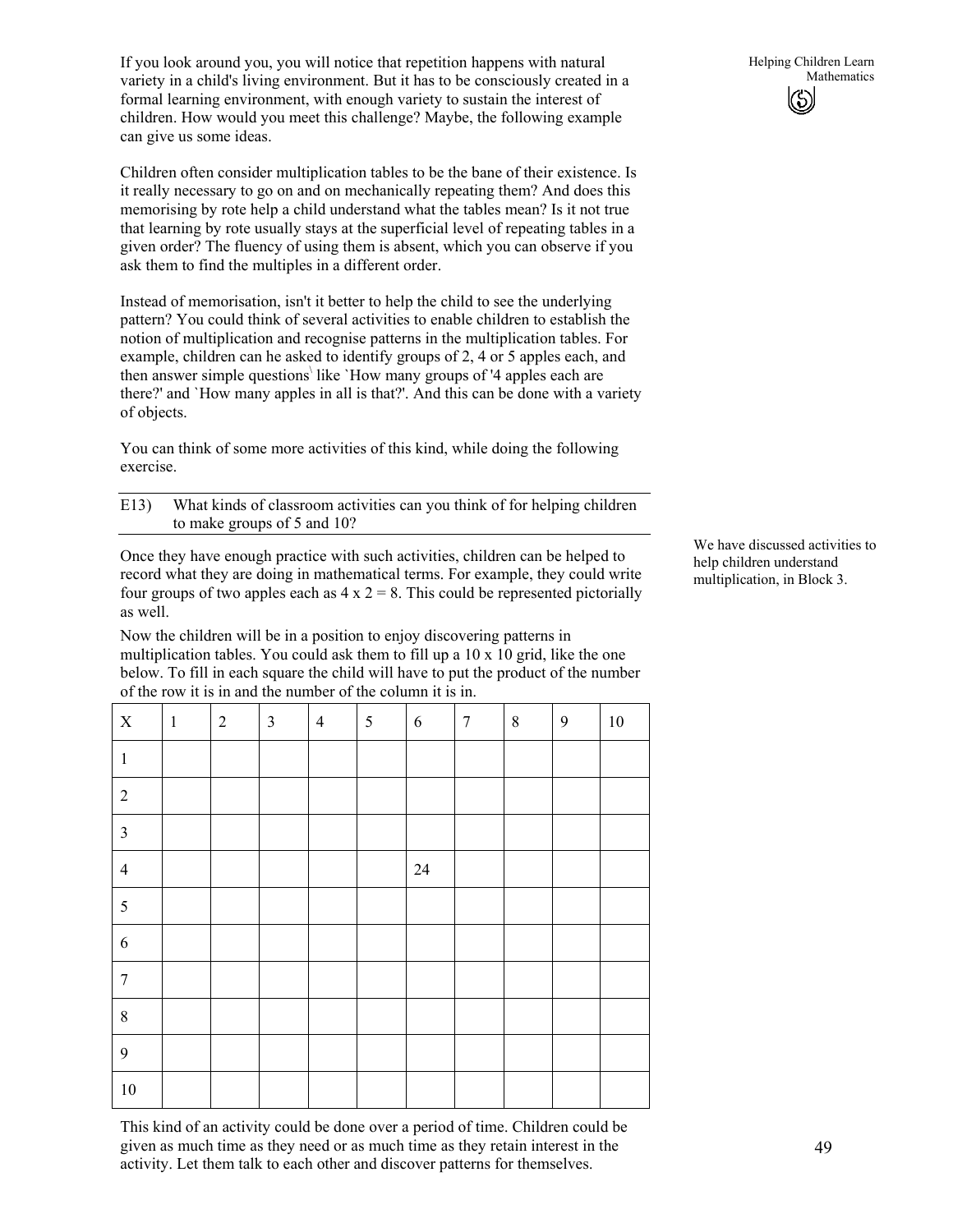Repetition must be interesting and varied so that children continue to want to learn.

Here are two related exercises for you.

- E14) Try and see the order in which different children fill numbers in the grid above. My claim is that all of them would fill in the ones, the fives and the tens first. Test my hypothesis. Did you find any evidence to the contrary?
- E15) Can repetition help children understand the concept of time? Give an activity in detail which you would give a group of five children to do for this purpose.

A point that we made in Unit 2 was that children learn best in a non-authoritarian environment. We now talk about one way in which such an environment can be built.

#### **3.6.2 Children Learn From Each Other**

The other day I had gone to a, nearby school to observe the teacher-children interaction. The children were working on a problem that the teacher had asked them to solve in their copybooks. The teacher walked around for a bit, stopping to ask individual children how they got a particular answer. Most children reacted by reaching for a rubber, to erase whatever they had done even if they were proceeding correctly. Haven't you come across such behaviour? What does it show? Doesn't it show that children lack confidence in their own ability to solve problems? This lack of confidence is there in adults also when faced with a figure of authority.

Children who lack confidence in their own ability to think will find it difficult to develop this ability later. So, it is necessary to tailor the learning environment towards building confidence in children.

But how can we do this? If you look closely at children playing in groups, you may get a clue. While playing together, children check each other's thinking. Games and activities give children the opportunity to interact with each other in a non-threatening, autonomous and easy atmosphere. They give feedback to each other, in the form of an answer or a suggestion. A child takes such an input by another child as just another opinion to be viewed, examined, accepted or ignored.

On the other hand, the adult normally gives his opinion as. the truth, to be accepted without doubt or question. If the child appears to doubt it or looks uncertain, the adult repeats what he has said patiently, and then edgily and, finally, angrily. The eventual judgement is "You fool, you cannot understand it!" The child, who is already dwarfed by the adult, accepts this opinion and starts losing confidence.

Thus, the non-threatening peer interaction is very important for children's learning. Such interaction is important for ether reasons too. We ask you to think about them in the following exercise.

E16) Can you think of some more advantages of peer interaction and child-tochild learning?

If you agree that children learn a lot from each other, then how can we maximise such opportunities? The important thing is that these interactions should be informal, joyful and non-threatening. Just telling a child to teach another, by such statements as "Why don't you teach your neighbour/friend/brother/sister this?", doesn't usually work. This is because the child-tutor then tries to ape the adult, and the learner becomes as defensive as with an adult.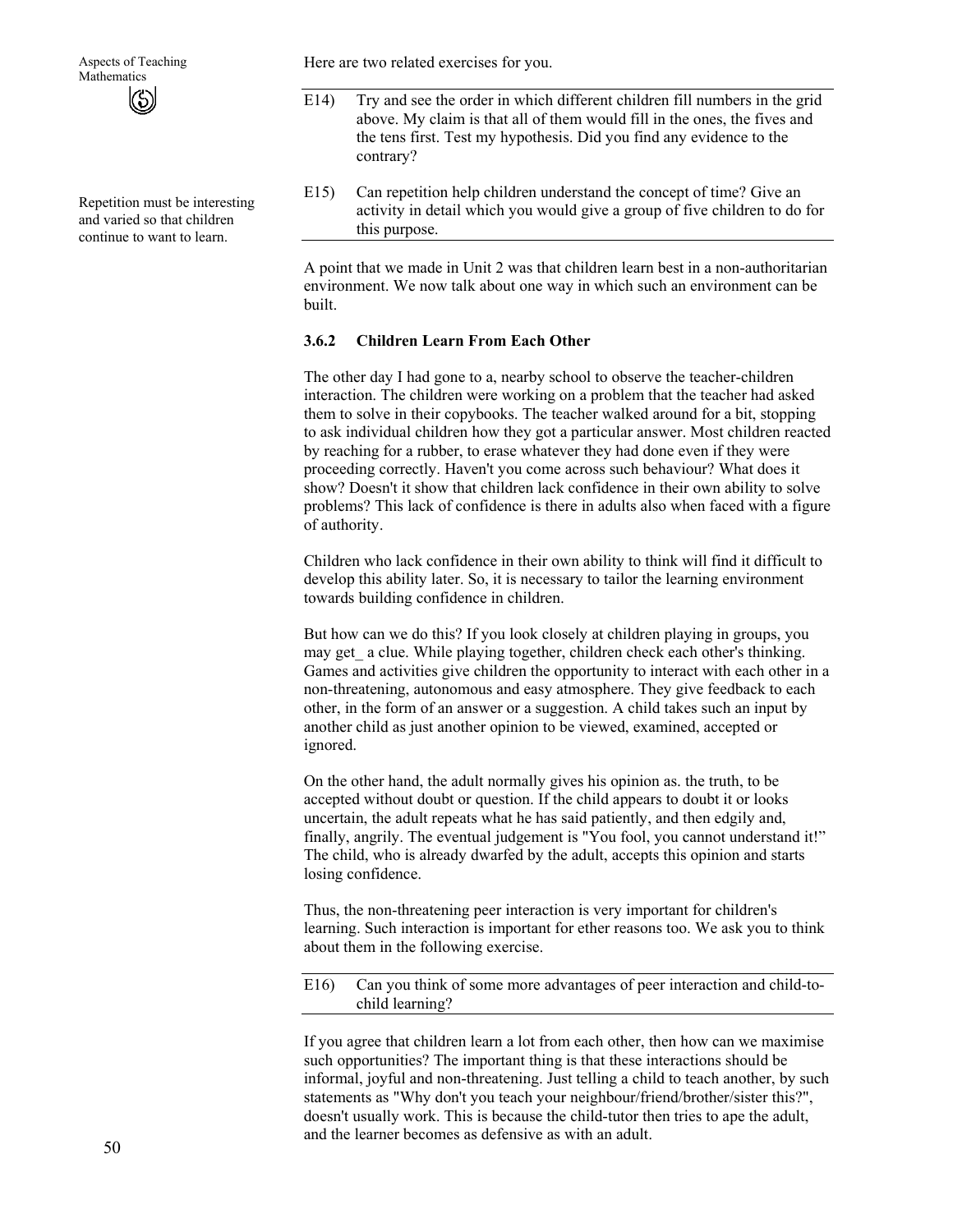To set up a child-to-child learning situation that natural, and therefor $6<sub>v</sub>$ , productive, is not very easy. Maybe, one should watch children, without their knowing, and see how they naturally interact. This may give us an idea of how to simulate peer-learning in the formal classroom.

Here's a related exercise for you.

E17) After seeing some children interacting naturally, write down those features of such interactions that make peer learning potentially a better way of learning.

Another point that we adults need to keep in mind while building an environment favourable for learning is the following. We have also hinted about this in Sec.3.3.

### **3.6.3 Errors Are Useful**

While teaching children, you must have found theft making mistakes off and on. How do you respond to the errors'? What do they tell you about the child-failure to learn, or an attempt to understand and internalise? Or is it both? If so, how do you distinguish between these two and decide what it is in a particular situation?

**Children's errors are a natural and inevitable part of their process of learning.** In the process of grasping new concepts, children apply their existing understanding, which may not match with the method and content of formal instruction. Sunlit (in Sec.3.3) is an example of this.

Children's errors. are also reflections of how children think and learn. They are often a window into the child's world. For example, writing 51 for 15 tells us that the child has not grasped the concept of place value as yet, and needs a lot more practice with grouping.

This kind of analysis of a child's error can play a highly constructive role in helping the teacher to guide the learner to develop mathematical thinking. Making errors, and learning from them, is part of the process of developing a sound understanding. In fact, this is more important than producing the right answer. Unfortunately, the traditional teacher still tends to view learning as having occurred only when correct responses are given.

1n the foll6wing exercise we ask you to look closely at a child's error.

E18) A Class 5 child fills in the box in  $3 \div \Box = 3/2$  with 9/2. What is your diagnosis of the error? How would you remedy the situation?

With this we come to the end of our discussion on ways of building a good learning environment for children. Let us now briefly touch upon what we have discussed in this unit.

## **3.7 SUMMARY**

In this unit we have focussed on how mathematics learning can be made meaningful for primary school children. We have done this through examples of how children learn and how we can create appropriate games and activities for them. We have given examples to show that mathematics learning relates closely to how children think. We have particularly stressed the following points.



Fig.8: Children's errors are a window into their world.

Analysing error helps the teacher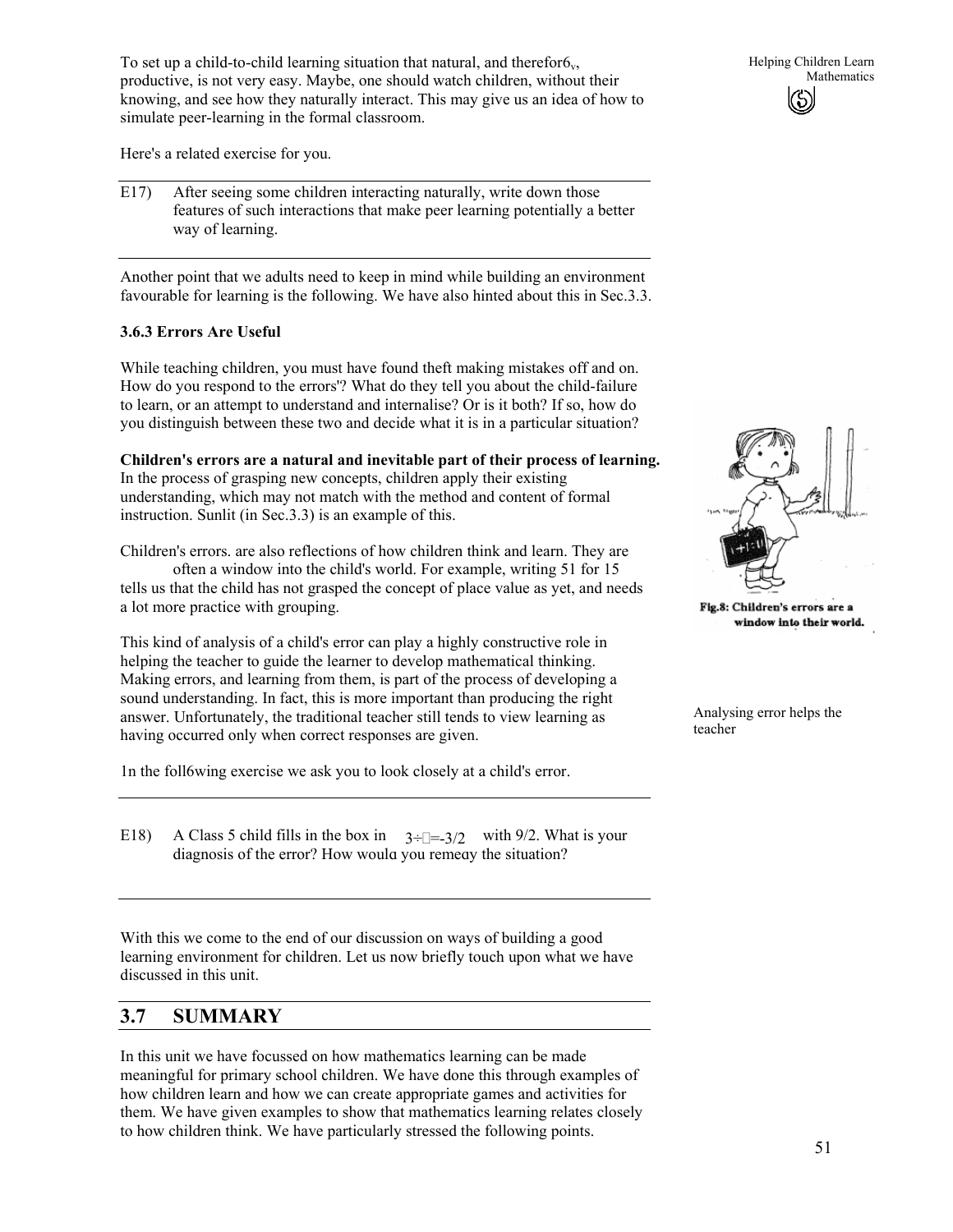- 1. A child comes to you with a certain level of mental development and knowledge. You need to build on that.
- 2. Children should be helped to develop skills involved in mathematical thinking, like making connections, going from particular to general and vice versa, making hypotheses and proving or disproving them.
- 3. Formal mathematics should be related to children's intuitive understanding, using concrete objects.
- 4. While teaching a child mathematics, we must sequence learning experiences appropriate to the child's level of development, and not only according to the logic of the subject. The sequencing is broadly:

experience---------language-------pictorial representation-------symbols.

- 5. Repetition is necessary for the child to become comfortable with a new concept. You need to make repetition interesting. Repetition is not the same as rote learning.
- 6. Children learn from their peers very easily, because their interaction is usually non-authoritarian and non-threatening.
- 7. Children's errors must be analysed and utilised for teaching them.

## **3.8 COMMENTS ON EXERCISES**

- E1) Their first languages, language competence and educational level of parents may differ, among many other factors that you should list.
- E2) No attempt was made to assess how much the children know. Did they understand `place' and `place value'? Could they write 3-digit numbers? Could they even represent numbers less than 100? Further, one can't teach large numbers (i.e., 3 or more digits) with concrete objects. Were the children ready for the formal approach? All these questions, and many others, need to be considered while discussing the situation in this exercise.
- E3) a) We have discussed this topic in Block 5.
	- b) You need to note how they improved the ability of the children to hypothesise, to verify their hypothesis, to alter the hypothesis if necessary, to try and generalise from their observations.
- E4) He should be encouraged to observe that multiplication is repeated addition -with concrete objects and small numbers, to start with. Once he understands this, he would realise that  $2x89$  is simply  $2x88 + 2$ .
- E5) You could divide the class into groups of 5, say. Then, each group could be asked to find and continue patterns in a set of objects (like twigs, or stones, or buttons) that you start sequencing in some way.

If the children are ready to deal with pictures, you could distribute picture cards to the various groups. They could be asked to develop a pattern, or one group could begin a pattern for another group to continue, and so on.

If you're teaching the children multiplication (or division), you could develop guessing games on the board, by which all of them could simultaneously work towards recognising the connection between multiplication with addition (or of division with subtraction).

E7) Take, for example, the learning of measurement of length and area. When you go through Block 5 you will realise that a child would first need concrete experiences related to measuring length. She would gradually realise the need